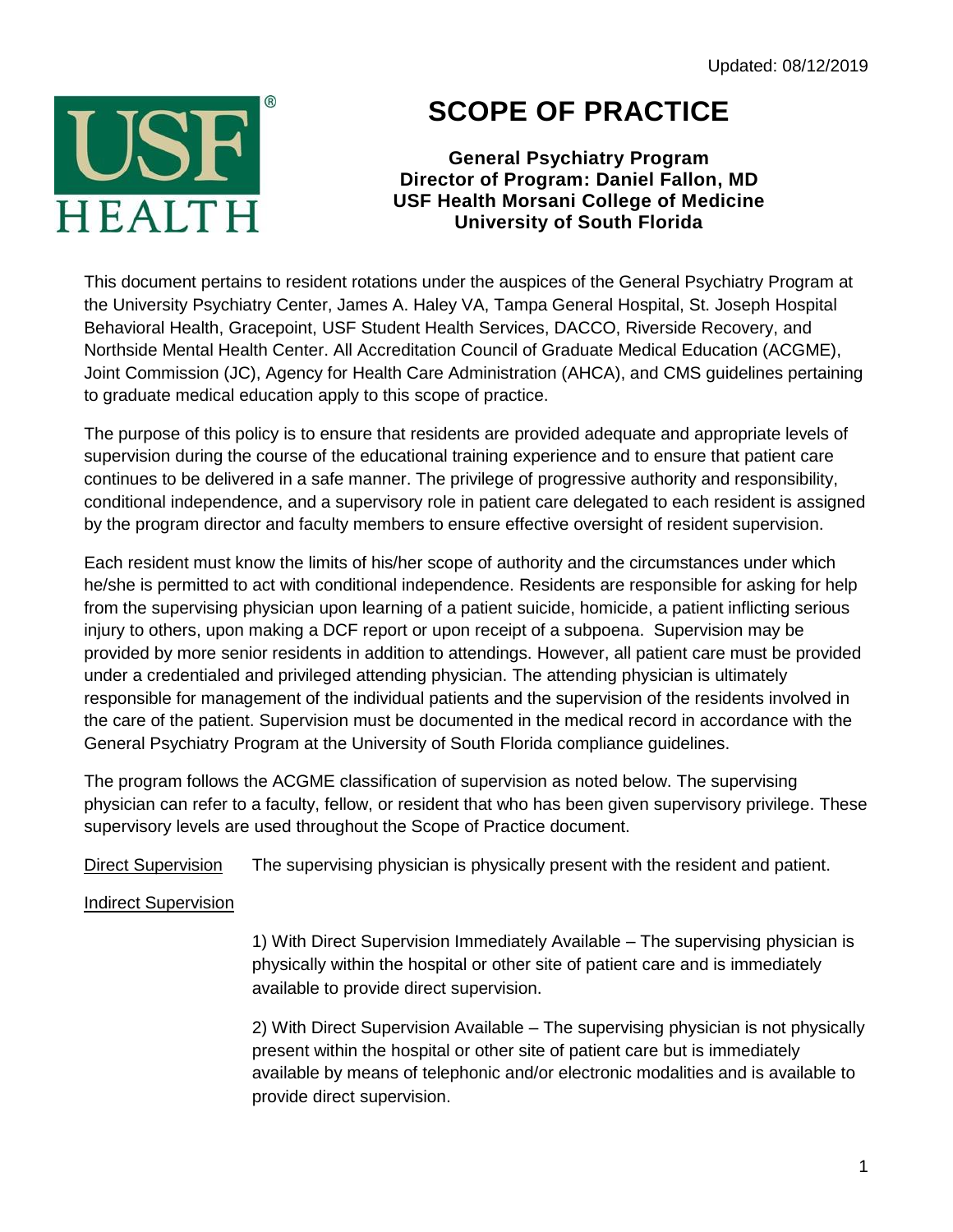Oversight The supervising physician is available to provide review of procedures/encounters with feedback after care is delivered.

The residency program has a curriculum for providing knowledge and performance competence for all the residents. The program schedule is also set up so that residents at any given PGY level are assigned to a rotation only once they are deemed ready for the responsibilities of said rotation. Annual decisions about competence are made by the program's clinical competency committee to ensure a successful transition and preparation for the next PGY level. All residents need to maintain current ACLS training.

|                        | <b>Supervising</b><br><b>Physician</b><br>present<br>(Direct) | <b>Supervising</b><br><b>Physician in</b><br>hospital and<br>available for<br>consultation<br>(Indirect but<br>direct<br>supervision<br>immediately<br>available) | <b>Supervising</b><br><b>Physician out</b><br>of hospital<br>but available<br>by phone or<br>can come in<br>(Indirect but<br>direct<br>supervision<br>available) | The trainee<br>may<br>perform the<br>procedure<br>without<br>supervising<br>Attending/<br>resident<br>(oversight) |                                                                                        |  |  |  |
|------------------------|---------------------------------------------------------------|-------------------------------------------------------------------------------------------------------------------------------------------------------------------|------------------------------------------------------------------------------------------------------------------------------------------------------------------|-------------------------------------------------------------------------------------------------------------------|----------------------------------------------------------------------------------------|--|--|--|
| Designated<br>Levels   | 1                                                             | $\overline{2}$                                                                                                                                                    | 3                                                                                                                                                                | $\overline{4}$                                                                                                    | See below for level of supervision required<br>for each procedure and year of training |  |  |  |
| <b>CORE PROCEDURES</b> |                                                               |                                                                                                                                                                   | PGY-1                                                                                                                                                            | <b>PGY-2</b>                                                                                                      | <b>PGY-3</b>                                                                           |  |  |  |
|                        |                                                               | Perform patient care and procedures in outpatient setting                                                                                                         | 2                                                                                                                                                                | $\overline{2}$                                                                                                    | $\overline{2}$                                                                         |  |  |  |
|                        |                                                               | Admit patients and complete inpatient H&P for general ward service                                                                                                | 3                                                                                                                                                                | 3                                                                                                                 | 3                                                                                      |  |  |  |
|                        |                                                               | Treat and manage common medical conditions                                                                                                                        | 3                                                                                                                                                                | 3                                                                                                                 | 3                                                                                      |  |  |  |
|                        |                                                               | Make referrals and request consultations                                                                                                                          | 3                                                                                                                                                                | 3                                                                                                                 | 3                                                                                      |  |  |  |
|                        |                                                               | Provide consultations within the scope of his/her privileges                                                                                                      | 3                                                                                                                                                                | 3                                                                                                                 | 3                                                                                      |  |  |  |
|                        |                                                               | Render any care in a life-threatening emergency                                                                                                                   | 3                                                                                                                                                                | 3                                                                                                                 | 3                                                                                      |  |  |  |
|                        | participating in psychiatry service.                          | Teach junior levels of residents in psychiatry and students                                                                                                       | 1                                                                                                                                                                | 3                                                                                                                 | 3                                                                                      |  |  |  |
|                        | Perform individual psychotherapy.                             |                                                                                                                                                                   | 1                                                                                                                                                                | $\overline{2}$                                                                                                    | 3                                                                                      |  |  |  |
|                        | physician is appointed or invited.                            | Participate in committees and councils to which the resident                                                                                                      | 3                                                                                                                                                                | 3                                                                                                                 | 3                                                                                      |  |  |  |